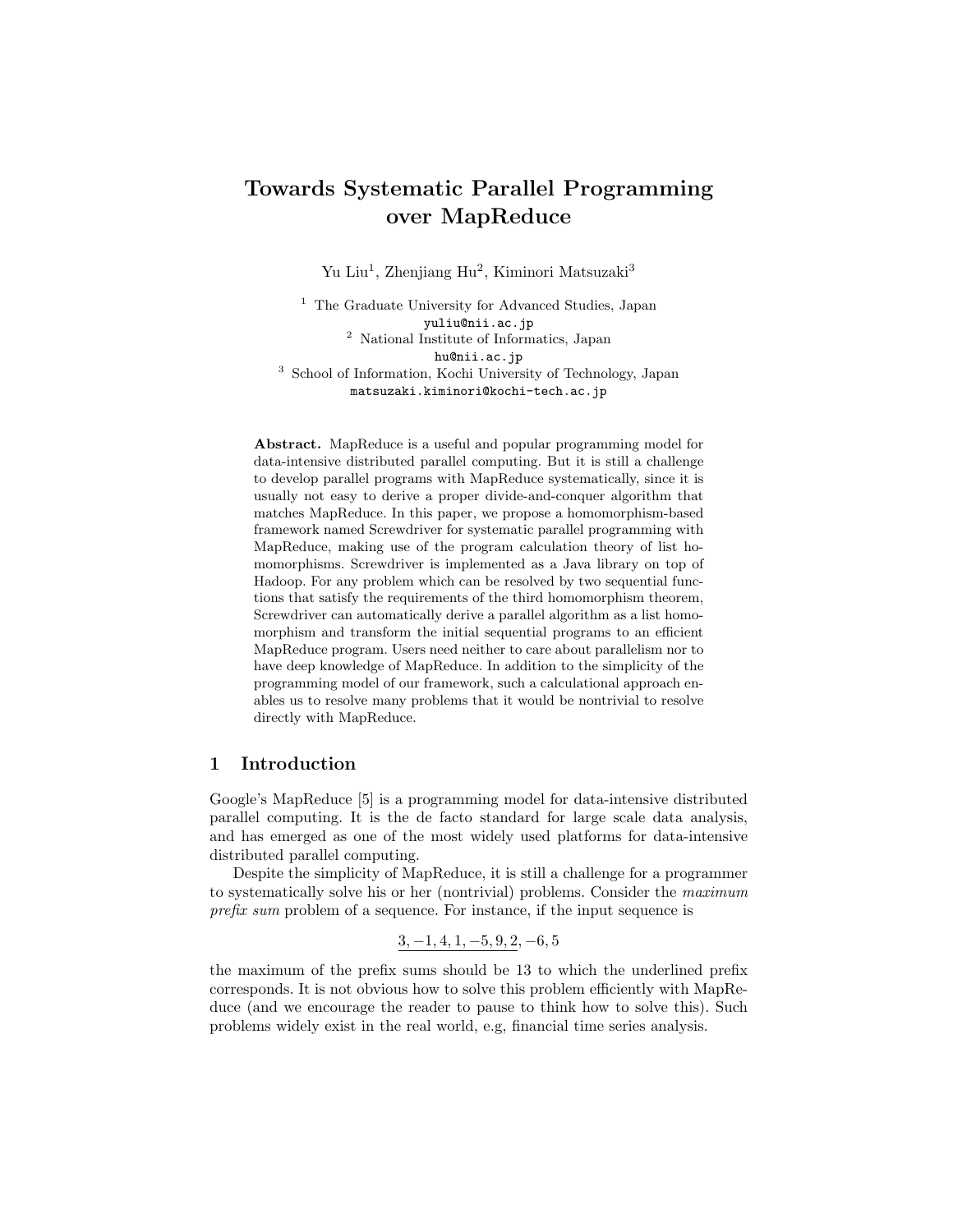Our basic idea to resolve such problems is to wrap MapReduce with list homomorphisms (or homomorphisms for short) [2]. We propose a simpler programming model based on the theory of list homomorphisms, and implement an associated framework called  $Server<sup>4</sup>$  for systematic parallel programming over MapReduce. Screwdriver provides users with an easy-to-use programming interface, where users just need to write two sequential programs: one for solving the problem itself and the other for solving the inverse problem. By building an algorithmic parallelization layer upon MapReduce, Screwdriver automatically generates homomorphisms from user-specific programs and efficiently executes them with MapReduce. We implemented this homomorphism-based framework efficiently in Java on top of an open source MapReduce framework Hadoop<sup>5</sup>.

The rest of the paper is organized as follows. In Section 2 we review the concept of MapReduce and the theory of homomorphisms. The design and implementation of the homomorphism-based algorithmic layer on top of MapReduce are illustrated in Section 3. Then, we demonstrate the usefulness of our system with the maximum prefix sum problem above in Section 4, and report some experiment results in Section 5. The conclusion and highlight of future work are summarized in Section 6.

## 2 MapReduce and List Homomorphisms

The notations are mainly based on the functional language Haskell [1]. Function application is denoted with a space with its argument without parentheses, i.e., f a equals to  $f(a)$ . Functions are curried and bound to the left, and thus f a b equals to  $(f \, a)$  b. Function application has higher precedence than using operators, so  $f \ a \oplus b = (f \ a) \oplus b$ . We use two operators  $\circ$  and  $\varphi$  over functions: by definition,  $(f \circ g) x = f(g x)$  and  $(f \circ g) x = (f x, g x)$ . Function id is the identity function.

Tuples are written like  $(a, b)$  or  $(a, b, c)$ . Function fst  $(snd)$  extracts the first (the second) element of the input tuple.

We denote lists with square brackets. We use  $\lceil$  to denote an empty list, and  $+$  to denote the list concatenation:  $[3, 1, 4] + [1, 5] = [3, 1, 4, 1, 5]$ . A list that has only one element is called a *singleton*. Operator  $\lceil \cdot \rceil$  takes a value and returns a singleton list with it.

## 2.1 MapReduce and MapReduce Programming Model

Figure 1 depicts the MapReduce computation model. The input and output data of MapReduce are managed as a set of key-value pairs and stored in distributed file system over a cluster. MapReduce computation mainly consists of three phases: the MAP phase, SHUFFLE & SORT phase, and the REDUCE phase<sup>6</sup>.

<sup>4</sup> It is available online http://code.google.com/p/screwdriver/

<sup>5</sup> http://hadoop.apache.org/

<sup>6</sup> For readability, we use MAP and REDUCE to denote the phases in MapReduce, and  $f_{\text{MAP}}$  and  $f_{\text{REDUCE}}$  for the parameter functions used in the MAP and REDUCE phases. When unqualified, map and reduce refer to the functions of Haskell.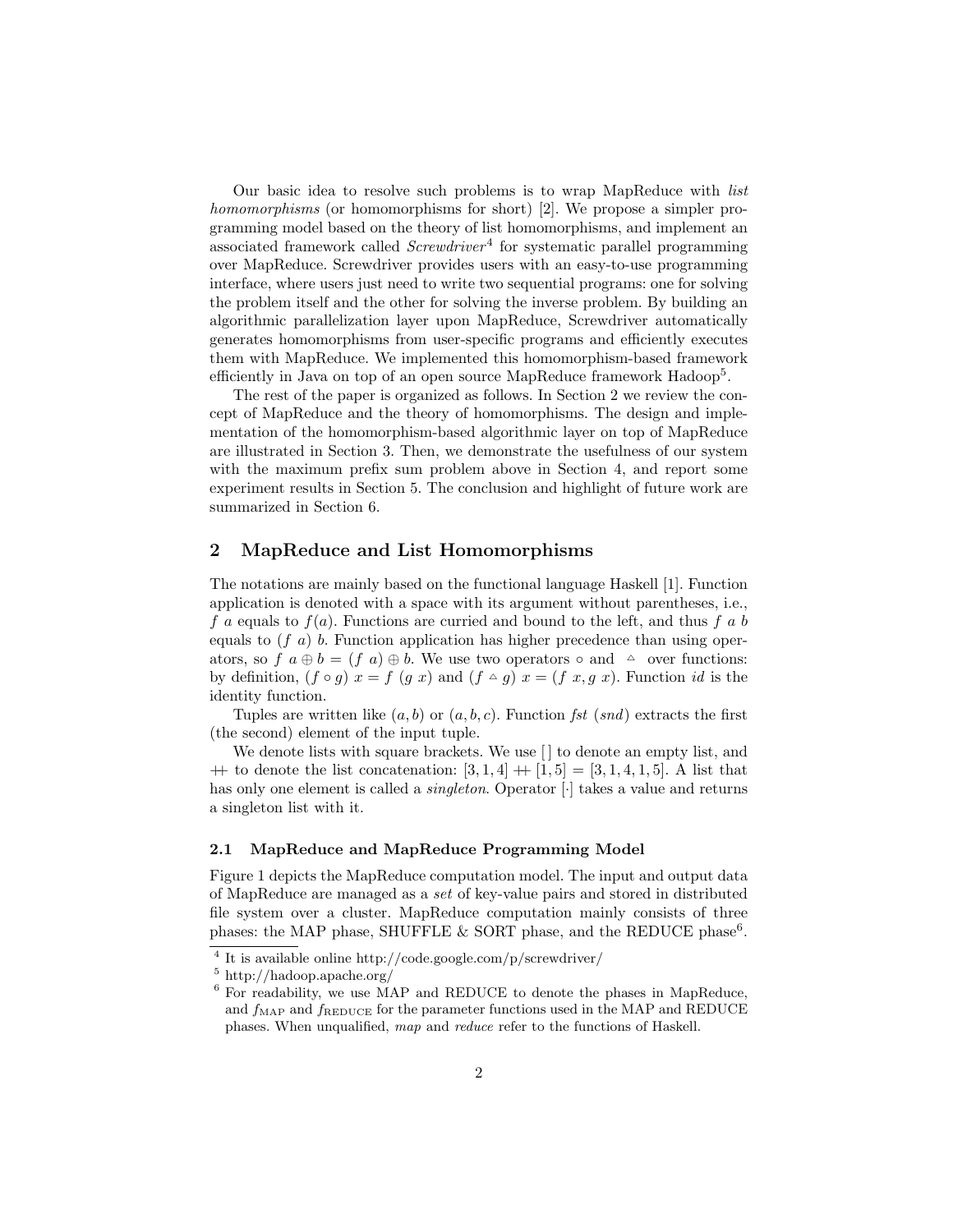

Fig. 1. MapReduce Computation

In the MAP phase, each input key-value pair is processed independently and a list of key-value pairs will be produced. Then in the SHUFFLE  $&$  SORT phase, the key-value pairs are grouped based on the key. Finally, in the REDUCE phase, the key-value pairs of the same key are processed to generate a result.

To make the discussion precise, we introduce a specification of the MapReduce programming model in a functional programming manner. Note that the specification in this paper is based on that in [11] but is more detailed. In this model, users need to provide four functions to develop a MapReduce application. Among them, the  $f_{\text{MAP}}$  and  $f_{\text{REDUCE}}$  functions performs main computation.

– Function  $f_{\text{MAP}}$ .

$$
f_{\text{MAP}}
$$
 ::  $(k_1, v_1) \rightarrow [(k_2, v_2)]$ 

This function is invoked during the MAP phase, and it takes a key-value pair and returns a list of intermediate key-value pairs.

– Function  $f_{\text{SHUFFLE}}$ .

 $f_{\text{SHUFFLE}} :: k_2 \rightarrow k_3$ 

This function is invoked during the SHUFFLE&SORT phase, takes a key of an intermediate key-value pair, and generate a key with which the key-value pairs are grouped.

 $-$  Function  $f_{\text{SORT}}$ .

$$
f_{\text{SORT}} :: k_2 \to k_2 \to \{-1, 0, 1\}
$$

This function is invoked during the SHUFFLE&SORT phase, and compares two keys in sorting the values.

– Function  $f_{REDUCE}$ .

$$
f_{\text{REDUCE}} :: (k_3, [v_2]) \rightarrow (k_3, v_3)
$$

This function is invoked during the REDUCE phase, and it takes a key and a list of values associated to the key and merges the values.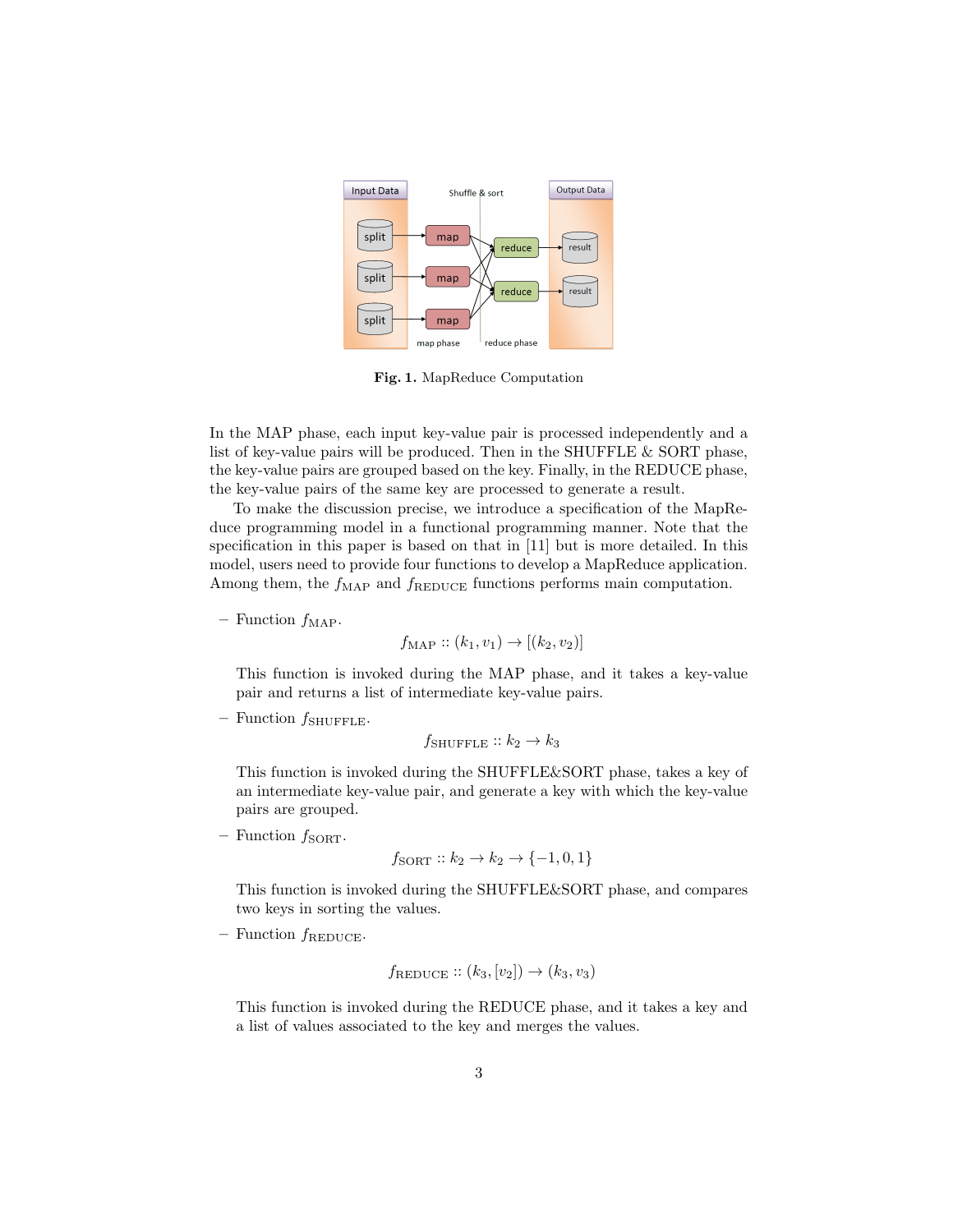Now a functional specification of the MapReduce framework can be given as follows, which accepts four functions  $f_{\text{MAP}}$ ,  $f_{\text{SHUFFLE}}$ ,  $f_{\text{SORT}}$ , and  $f_{\text{REDUCE}}$  and transforms a set of key-value pairs to another set of key-value pairs.

 $MapReduce:: ((k_1, v_1) \rightarrow [(k_2, v_2)]) \rightarrow (k_2 \rightarrow k_3) \rightarrow (k_2 \rightarrow k_2 \rightarrow \{-1, 0, 1\})$  $\rightarrow ((k_3, [v_2]) \rightarrow (k_3, v_3)) \rightarrow \{(k_1, v_1)\} \rightarrow \{(k_3, v_3)\}$  $MapReduce f<sub>MAP</sub> f<sub>SHUFFLE</sub> f<sub>SORT</sub> f<sub>REDUCE</sub> input$  $=$  let  $sub1 = map_S f_{MAP}$  input  $sub2 = map_{\mathbf{S}} (\lambda(k', kvs) \ldotp (k', map \;snd \; (sortByKey \; f_{\text{SORT}} \; kvs)))$  $(shuffleByKey f_{SHUFFLE} sub1)$ 

in map<sub>s</sub>  $f_{\text{REDUCE}} sub2$ 

Function  $map_{\mathbf{S}}$  is a set version of the *map* function: i.e., it applies the input function to each element in the set. Function  $shuffleByKey$  takes a function  $f_{\text{SHUFFLE}}$  and a set of a list of key-value pairs, flattens the set, and groups the key-value pairs based on the new keys computed by  $f_{\text{SHUFFLE}}$ . The result type after shuffleByKey is  $\{(k_3, \{k_2, v_2\})\}$ . Function sortByKey takes a function  $f_{\text{SORT}}$  and a set of key-value pairs, and sorts the set into a list based on the relation computed by  $f_{\text{SORT}}$ .

## 2.2 List Homomorphism and Homomorphism Theorems

List homomorphisms are a class of recursive functions on lists, which match very well the divide-and-conquer paradigm  $[2, 4, 5, 12, 15, 16]$ . They are attractive in parallel programming, not only because they are suitable for parallel implementation, but also because they enjoy many nice algebraic properties, among which, the three well-known homomorphism theorems form the basis of *systematic de*velopment of parallel programs  $[4, 6, 7, 9, 10]$ . Recently, it has been shown  $[8, 14]$ that homomorphisms can be automatically developed for solving various kinds of problems. All these have indeed motivated us to see how to apply these results to parallel programming with MapReduce.

Definition 1 (List homomorphism). Function h is said to be a list homomorphism, if and only if there is a function f and an associative operator  $\odot$ such that the function h is defined as follows.

$$
\begin{array}{ll} h [a] & = f a \\ h (x + y) = h x \odot h y \end{array}
$$

Since h is uniquely determined by f and  $\odot$ , we write  $h = (f, \odot)$ .

For instance, the function that sums up the elements in a list can be described as a list homomorphism  $(id, +)$ :

```
sum [a] = asum(x + y) = sum x + sum y.
```
Below is the well-known theorem for homomorphisms [6]. It provides a necessary and sufficient condition for the existence of a list homomorphism.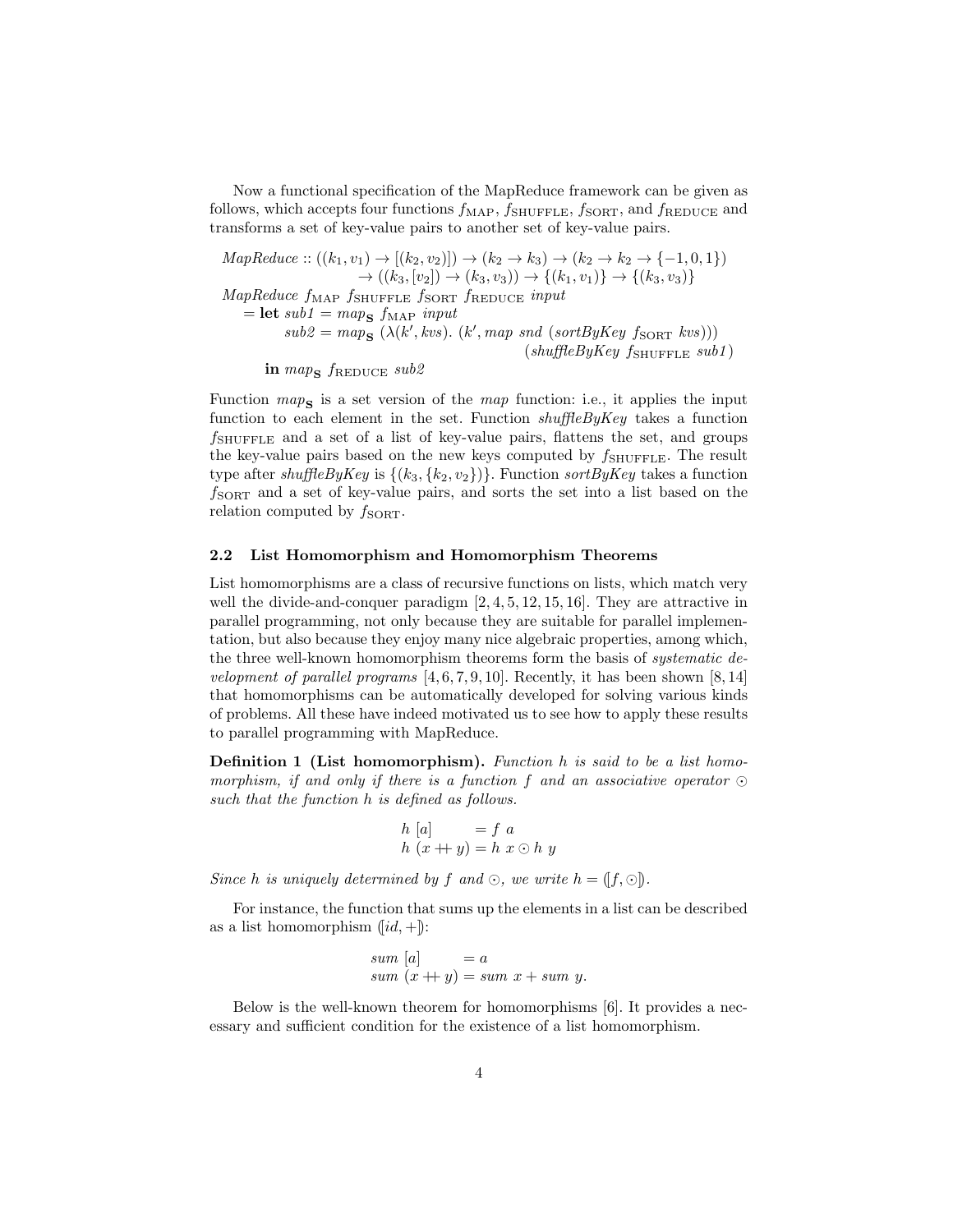

Fig. 2. System Overview

**Theorem 1 (The third homomorphism theorem).** Let h be a given function and  $\ominus$  and  $\oslash$  be binary operators. If and only if the following two equations hold for any element a and list y

> $h([a] + y) = a \ominus h y$  $h(y + [a]) = h y \oslash a$

then the function h is a homomorphism.

In order to show how to automatically derive a list homomorphism, firstly, we introduce the concept of function's right inverse.

**Definition 2** (Right inverse). For a function h, its right inverse  $h^{\circ}$  is a function that satisfies  $h \circ h^{\circ} \circ h = h$ .

By taking use of right inverse, we can obtain the list-homomorphic definition as follows.

> $h = (f, \odot)$  where  $f \circ a = h [a]$  $l \odot r = h \; (h^{\circ} \; l + h^{\circ} \; r)$

With this property, the third homomorphism theorem is also an important and useful theorem for automatic derivation of list homomorphisms [14]. Our parallelization algorithm is mainly based on the third homomorphism theorem.

## 3 A Homomorphism-based Framework for Parallel Programming with MapReduce

The main contribution of our work is a novel programming model and its framework for systematic programming over MapReduce, based on theorems of list homomorphisms [8, 14]. Our framework *Screwdriver* is built on top of Hadoop, purely in Java.

As shown in Fig. 2, Screwdriver consists of three layers: the interface layer for easy parallel programming, the homomorphism layer for implementing homomorphism, and the base layer of the MapReduce engine (Hadoop).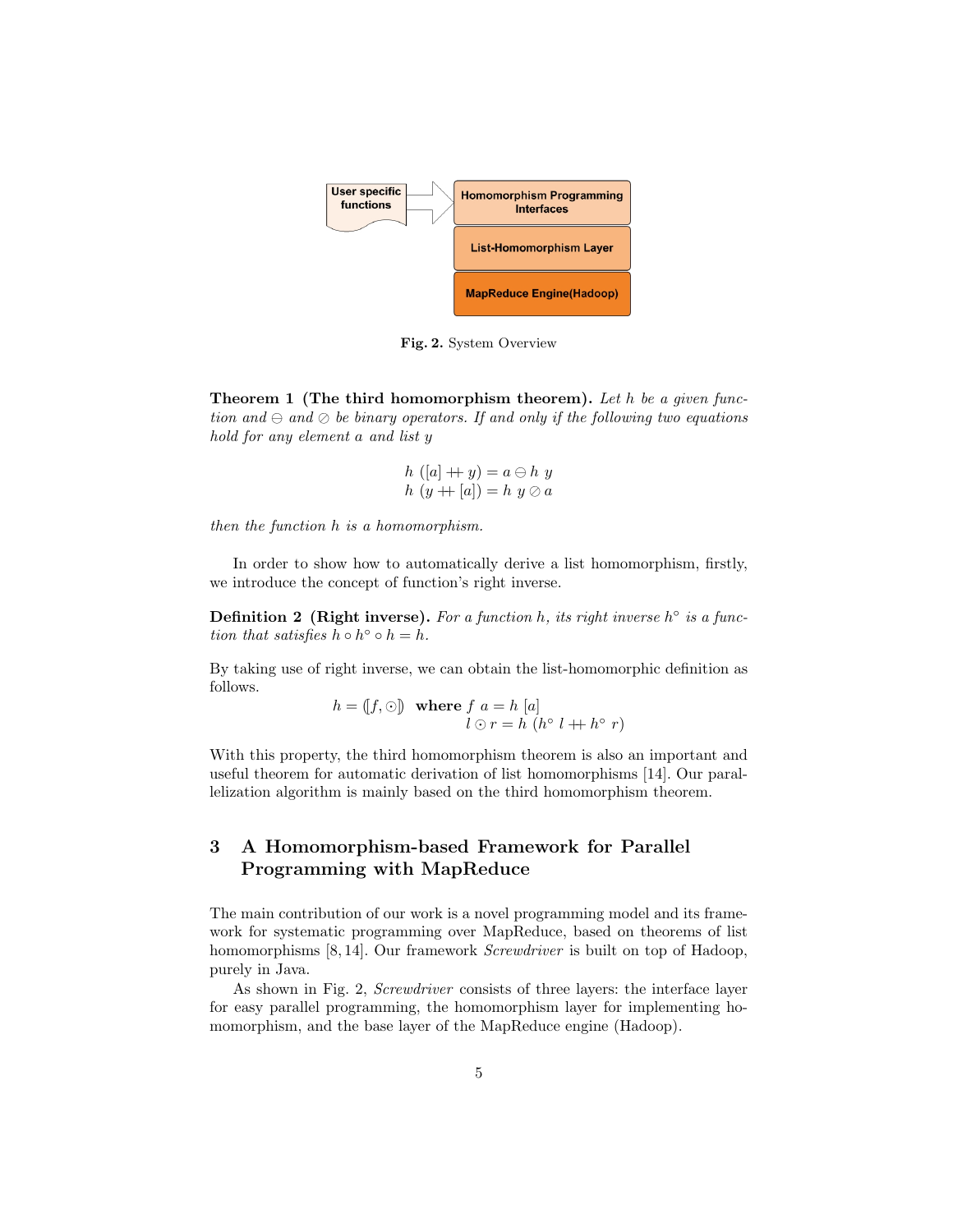```
1 \parallel public abstract class ThirdHomomorphismTheorem <T1, T2> {
2 \parallel \dotspublic abstract T2 fold (ArrayList <T1> values);
         public abstract ArrayList <T1> unfold (T2 value);
5 \parallel \dots6 \parallel }
```
#### 3.1 Programming Interface and Homomorphism Derivation

The first layer of Screwdriver provides a simple programming interface and generates a homomorphism based on the third homomorphism theorem.

Users specify a pair of sequential functions instead of specifying a homomorphism directly: one for solving the problem itself and the other for a right inverse of the problem. Consider the summing-up example again. A right inverse  $sum<sup>°</sup>$ of the function sum takes a value (the result of sum) and yields a singleton list whose element is the input value itself. The functional definition of  $sum<sup>°</sup>$  is:  $sum^{\circ} s = [s].$ 

Listing 1.1 shows the programming interface provided in Screwdriver, where users should write a program by inheriting the ThirdHomomorphismTheorem class. The function fold corresponds to the sequential function that solves the problem, and the function unfold corresponds to the sequential function that computes a right inverse. In a functional specification, the types of the two functions are fold ::  $[t_1] \rightarrow t_2$  and  $unfold :: t_2 \rightarrow [t_1]$ . The concrete Java source code with Screwdriver for the summing-up example can be found on our project's site.

To utilize the third homomorphism theorem, users are requested to confirm that the two functions satisfy the following conditions. Firstly, the function unfold should be a right inverse of the function fold. In other words, the equation  $fold \circ infold \circ fold = fold$  should hold. Secondly, for the fold function there should exist two operators  $\ominus$  and  $\oplus$  as stated in Theorem 1. A sufficient condition for this second requirement is that the following two equations hold respectively for any a and x.

$$
fold([a] + x) = fold([a] + unfold(fold(x)))
$$
\n<sup>(1)</sup>

$$
fold(x + [a]) = fold(unfold(fold\ x) + [a])
$$
\n(2)

Note that we can use some tools (such as QuickCheck [3]) in practice to verify whether Equations (1) and (2) hold or not.

Under these conditions, Screwdriver automatically derives a list homomorphism from the pair of fold and unfold functions. A list homomorphism  $(f, \oplus)$ that computes fold can be obtained by composing user's input programs, where the parameter functions  $f$  and  $\oplus$  are defined as follows.

$$
f a = fold([a])
$$
  

$$
x \oplus y = fold(unfold x + unfold y).
$$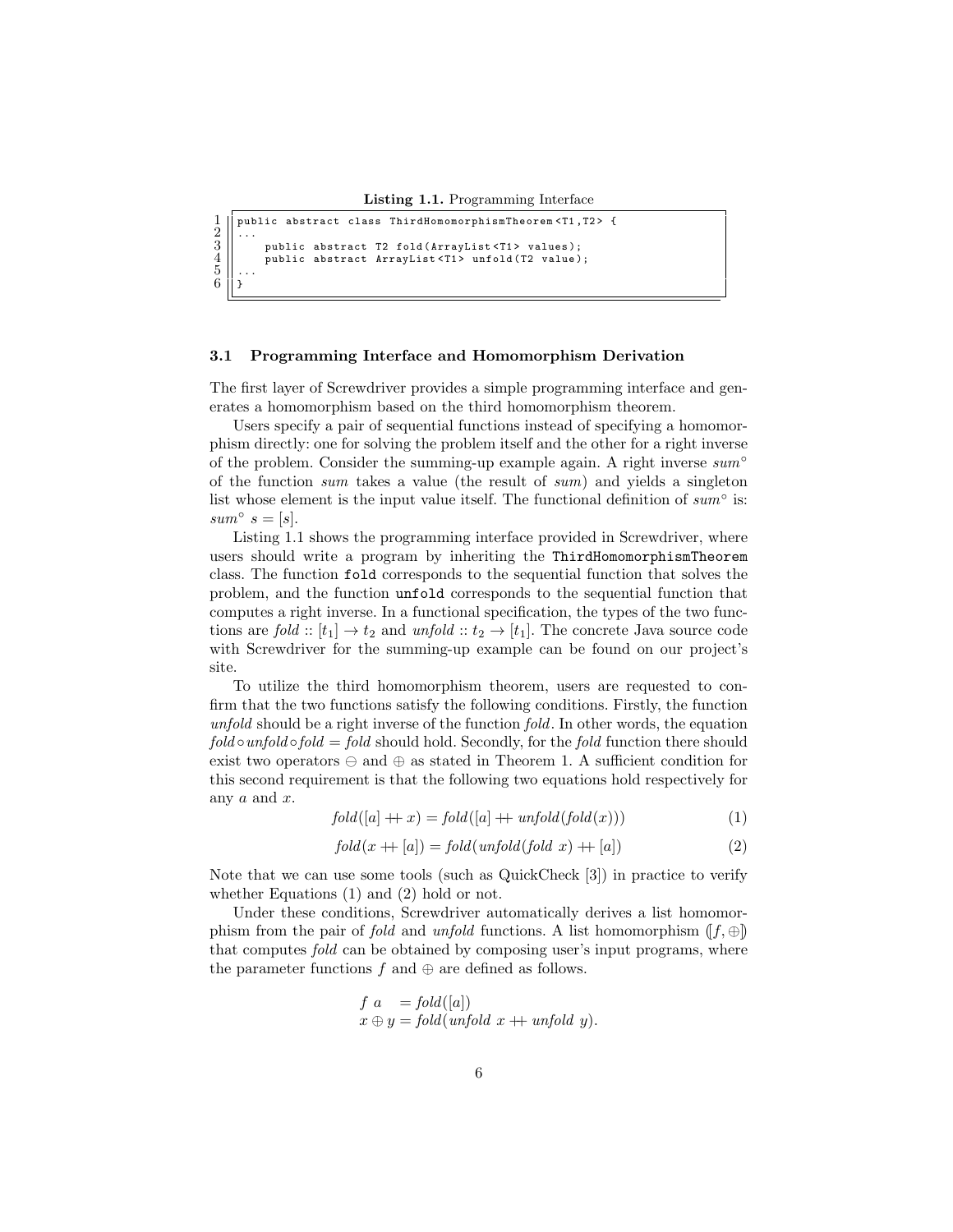### 3.2 Homomorphism Implementation on MapReduce

In the second layer, Screwdriver provides an efficient implementation of list homomorphisms over MapReduce. In particular, the implementation consists of two passes of MapReduce.

#### Manipulation of Ordered Data

The computation of a list homomorphism obeys the order of elements in the input list, while the input data of MapReduce is given as a set stored on the distributed file system. This means we need to represent a list as a set.

On Screwdriver, we represent each element of a list as an *(index, value)* pair where *index* is an integer indicating the position of the element. For example, a list  $[a, b, c, d, e]$  may be represented as a set  $\{(3, d), (1, b), (2, c), (0, a), (4, e)\}.$ Note that the list can be restored from this set representation by sorting the elements in terms of their indices. Such indexed pairs permit storing data in arbitrary order on the distributed file systems

## Implementing Homomorphism by two Passes of MapReduce

For the input data stored as a set on the distributed file system, Screwdriver computes a list homomorphism in parallel by two passes of MapReduce computation. Here, the key idea of the implementation is that we group the elements consecutive in the list into some number of sublists and then apply the list homomorphism in parallel to those sublists.

In the following, we summarize our two-pass implementation of homomorphism  $(f, \oplus)$ . Here, hom  $f(\oplus)$  denotes a sequential version of  $(f, \oplus)$ , comp is a comparing function defined over the Int type, and const is a constant value defined by the framework.

 $hom_{\mathbf{MR}} : (\alpha \to \beta) \to (\beta \to \beta \to \beta) \to \{ (Int, \alpha) \} \to \beta$ hom $_{MR} f (\oplus) = getValue \circ MapReduce ([\cdot]) g_{SHUFFLE} comp g_{REDUCE}$  $\circ$  MapReduce ([·]) f<sub>SHUFFLE</sub> comp f<sub>REDUCE</sub>

#### where

 $f_{\text{SHUFFLE}} :: Int \rightarrow Int$  $f_{\text{SHUFFLE}} k = k / const$  $f_{\text{REDUCE}} :: (Int, [\alpha]) \rightarrow (Int, \beta)$  $f_{\text{REDUCE}} (k, as) = (k, hom \ f \ (\oplus) \ as)$  $g_{\text{SHUFFLE}} :: Int \rightarrow Int$  $q_{\text{shilfekt}} k = 1$  $g_{\text{REDUCE}} :: (Int, \lbrack \beta \rbrack) \rightarrow (Int, \beta)$  $g_{\text{REDUCE}} (1, bs) = (1, hom \ id \ (\oplus) \ bs)$  $getValue :: \{(Int, \beta)\} \rightarrow \beta$  $getValue \{(1, b)\} = b$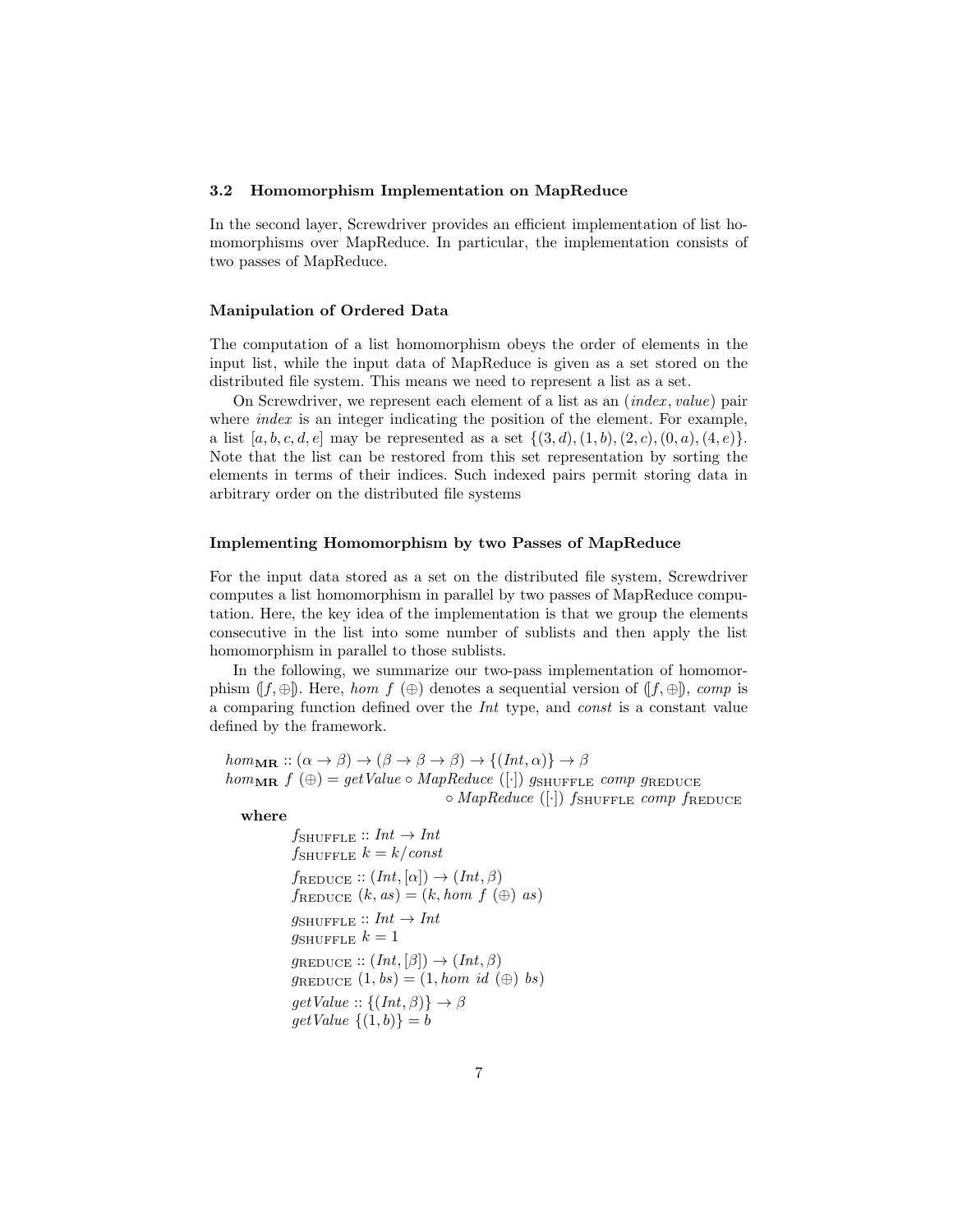First pass of MapReduce: The first pass of MapReduce divides the list into some sublists, and computes the result of the homomorphism for each sublist. Firstly in the MAP phase, we do no computation (except for wrapping the keyvalue pair into a singleton list). Then in the SHUFFLE&SORT phase, we group the pairs so that the set-represented list is partitioned into some number of sublists and sort each grouped elements by their indices. Finally, we apply the homomorphism to each sublist in the REDUCE phase.

Second pass of MapReduce: The second pass of MapReduce computes the result of the whole list from the results of sublists given by the first pass of MapReduce. Firstly in the MAP phase, we do no computation as in the first pass. Then in the SHUFFLE&SORT phase, we collect the subresults into a single set and sort them by the their indices. Finally, we reduce the subresults using the associative operator of the homomorphism.

Finally, by the getValue function, we picked the result of the homomorphism out from the set (of single value).

## Implementation Issues

In terms of the parallelism, the number of the MAP tasks in the first pass is decided by the data splitting mechanism of Hadoop. For one split data of the input, Hadoop spawns one MAP task which applies  $f_{\text{MAP}}$  to each record. The number of the REDUCE tasks in the first pass of MapReduce should be chosen properly with respect to the total number of the task-trackers inside the cluster. By this number of REDUCE task, the parameter const in the program above is decided. In the REDUCE phase in the second pass of MapReduce, only one REDUCE task is invoked because all the subresults are grouped into a single set.

## 4 A Programming Example

In this section we demonstrate how to develop parallel programs with our framework, by using the maximum prefix sum problem in the introduction as our example. As discussed in Section 3, users need to define a Java class that inherits the Java class shown in Listing 1.1 and implement the two abstract methods fold and unfold.

Recall the maximum prefix sum problem in the introduction. It is not difficult to develop a sequential program for computing the maximum prefix sum:

$$
mps [1, -2, 3, \ldots] = 0 \uparrow 1 \uparrow (1 + (-2)) \uparrow (1 + (-2) + 3) \uparrow (1 + (-2) + 3 + \ldots)
$$

where  $a \uparrow b$  returns a if  $a > b$  otherwise returns b.

Although the mps function cannot be represented by a homomorphism in the sense that it cannot be described at the same time, it is not difficult to see, as discussed in [14], that the tupled function  $mps \triangleq sum$  can be described leftwards and rightwards.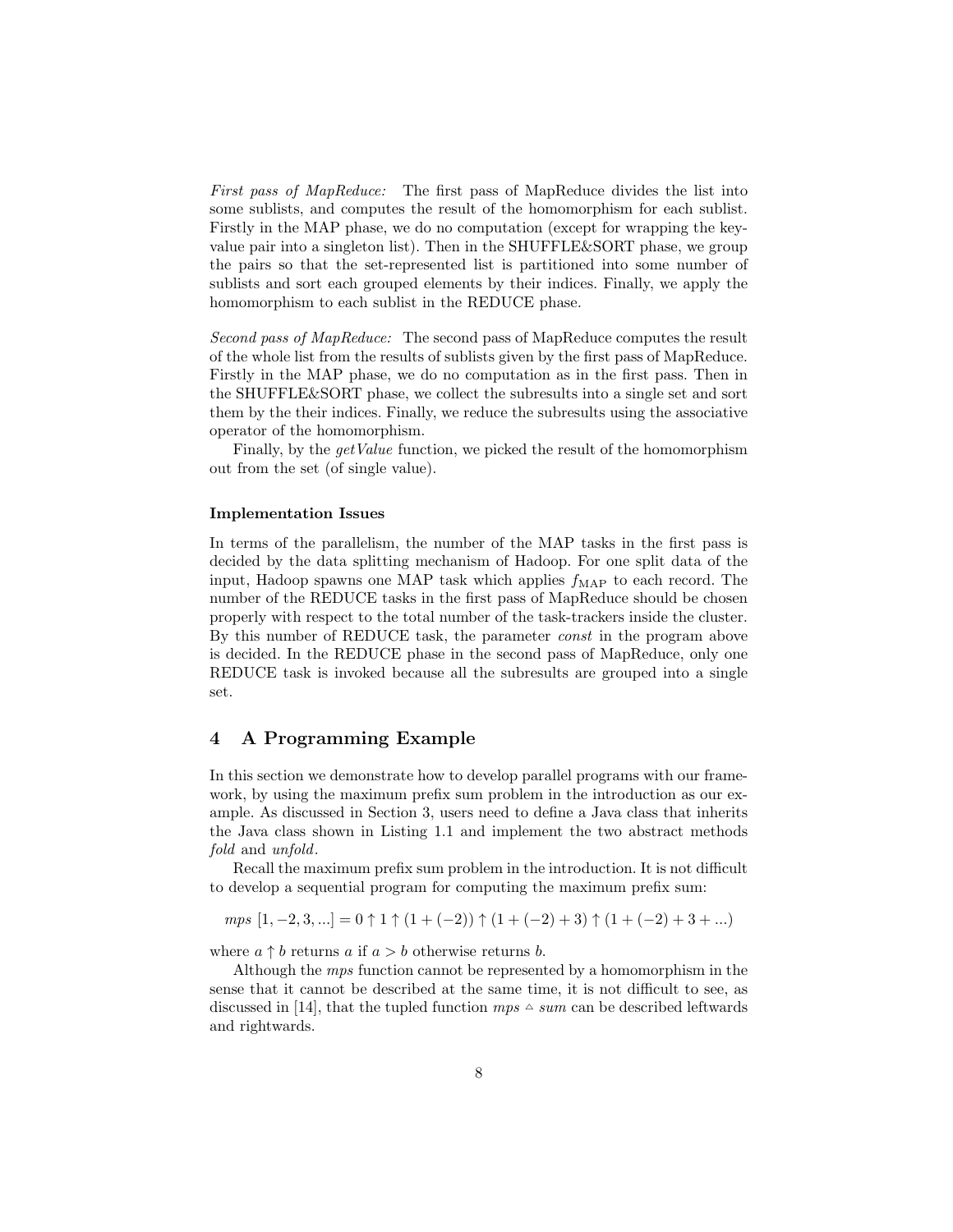Listing 1.2. Our Parallel Program for Solving MPS Problem

```
1 | import ...
  2
      public class Mps extends ThirdHomomorphismTheorem<LongWritable, LongPair> {
  4
             5 // Computing mps and sum at a time .
            6 public LongPair fold ( ArrayList < LongWritable > values ) {
  7 \parallel long mps = 0;
  8 \parallel long sum = 0;
\begin{bmatrix} 9 \\ 9 \\ 10 \end{bmatrix} for (LongWritable v : values) {<br>\begin{bmatrix} 10 \\ 10 \end{bmatrix} sum t = v.get();\begin{array}{c|c} 10 & \text{sum } +\text{= v.get();} \\ 11 & \text{if (sum > mps)} \end{array}if (sum > mps) mps = sum;
12 }
\begin{array}{c} 13 \\ 14 \end{array}return new LongPair (mps, sum);
15 }
\frac{16}{17}\begin{array}{c|c} 17 & \text{ } // \text{ } A \text{ right inverse of fold.} \end{array} public ArrayList < LongWritab
\begin{array}{c|c} 18 & \text{public ArrayList} < LongWriteble > unfold(LongPair value) < 19 \end{array}long m = value.getFirst();
                  long s = value.getSecond();21
                   ArrayList <LongWritable> rst = new ArrayList <LongWritable>();
                   rst.add (new LongWritable (m));
                  rst.add (new LongWritable (s-m));
            return rst;<br>}
26 || }
27 \parallel }
```
What we need to do now is to develop an efficient sequential program for computing  $mps \triangleq sum$  and an efficient sequential program for computing a right inverse of  $mps \triangle sum$ . These two sequential programs are not difficult to obtain. A simple sequential program for computing the tupled function  $(mps \triangle sum)$ can be defined by

 $(mps \triangle sum) [a] = (a \uparrow 0, a)$  $(mps \triangle sum)$   $(x + [a]) =$  let  $(m, s) = (mps \triangle sum) x$  in  $(m \uparrow (s + a), s + a)$ 

and a right inverse of  $(mps \triangle sum)$  can be defined as follows.

$$
(mps \triangle sum)^{\circ} (m, s) = [m, s - m].
$$

That is all for our development. We can now use  $(mps \triangle sum)$  as the fold function and  $(mps \triangle sum)^{\circ}$  as unfold function. Listing 1.2 gives the concrete Java program for solving the maximum prefix sum problem using Screwdriver.

## 5 Experiments

In this section, we report experiment results that evaluate the performance of our framework on PC clusters. We evaluated the scalability of programs on our framework, the overhead of our framework compared with the direct Hadoop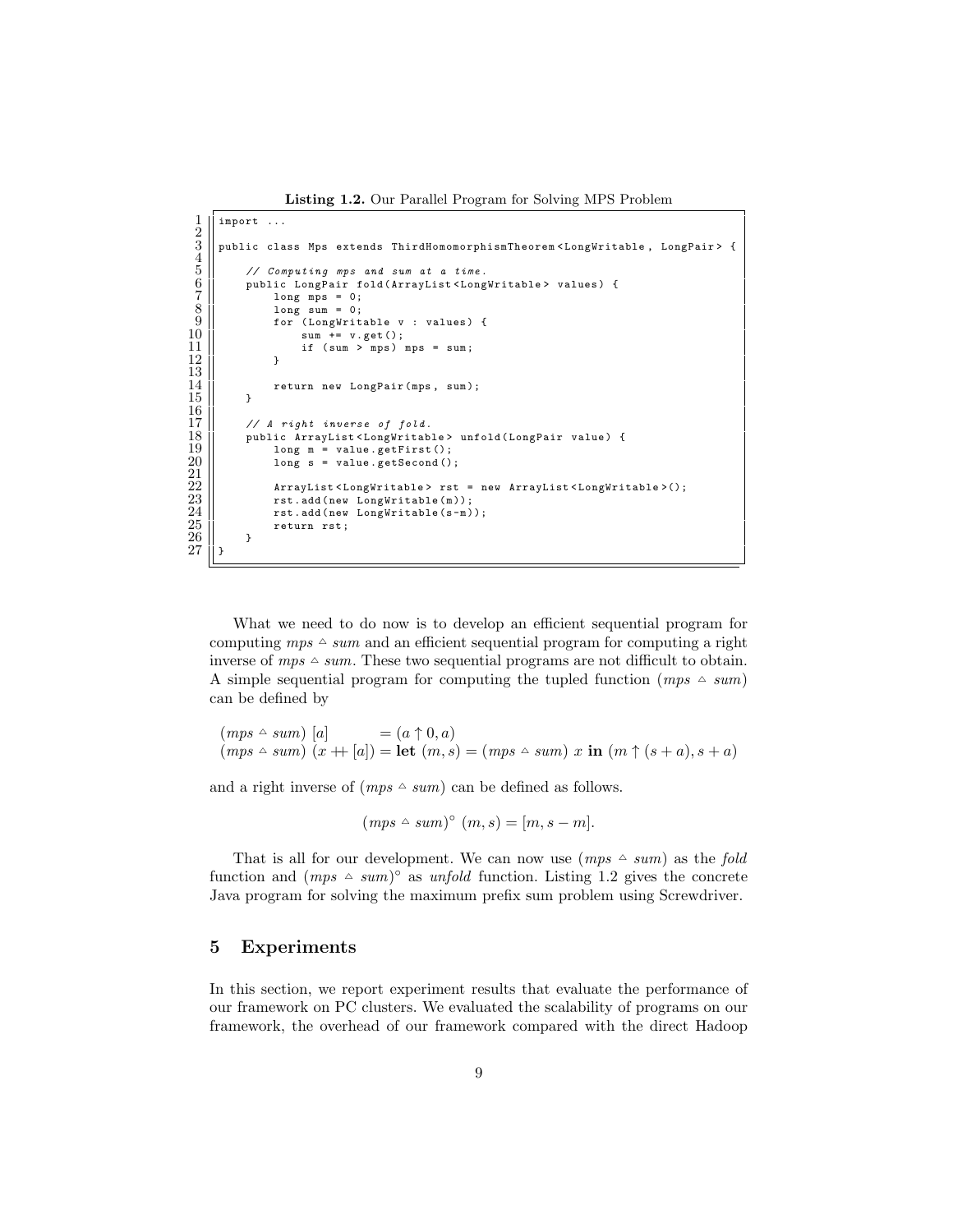program, and the overhead of the non-trivial parallel program compared with sequential program.

We configured clusters with 2, 4, 8, 16, and 32 virtual machines (VM) inside the EdubaseCloud system in National Institute of Informatics. Each VM has one CPU (Xeon E5530@2.4GHz, 1 core), 3 GB memory, and 5 GB disk space. We installed Hadoop (version 0.20.2.203) on each VM. Three sets of programs are used for the evaluation: SUM computes the sum of 64-bit integers; VAR computes the variance of 32-bit floating-point numbers; MPS solves the maximum-prefix-sum problem for a list of 64bit-integers. We both implemented the programs with the Hadoop APIs directly (SUM-MR, VAR-MR, MPS-MR), and with our Screwdriver (SUM-LH, VAR-LH, MPS-LH). Also a sequential program is implemented (MPS-Seq). The input for SUM and MPS was a list of  $10^8$  64bit-integer elements (593 MB), and the input for VAR is a list of  $10^8$  32bitfloating-point numbers (800 MB). Note that the elements of lists are indexed as in Section 3.2 with the type information (each element has a 64bit-integer index), stored in the Avro data format, and put in the HDFS.

The experiment results are summarized in Fig. 3 and Table 1. Note that the relative speedup is calculated with respect to the result of 2 nodes. The execution of the parallel programs on our framework and on Hadoop failed on 1 node, due to the limitation of disk space for the intermediate data.

All the programs achieved good scalability with respect to the number of nodes: the speedup ratios for 32 nodes against 2 nodes are more than 10 times. This shows that our framework does not spoil the strong advantage of MapReduce framework, namely *scalable data processing*. For the summation problem, the SUM-LH program on our framework cannot use combiner due to the limitation of Hadoop's implementation, so SUM-MR which uses combiner doing local reductionism can run almost twice faster. for almost all MapReduce programs combiners usually can increase performance very much. So we will work on to let our framework taking full use of data-locality. And we think it will bring notable performance improvement. Besides this, two-passes MapReduce processing and sorting with respect to the keys, which are unnecessary for the summation problem. In other words, with these overheads we can extend the MapReduce framework to support computations on ordered lists.

Finally we discuss the execution times for the maximum-prefix-sum problem. Although the parallel program on our framework MPS-LH shows good scalability (as well as MPS-MR), it ran slower on 32 nodes than the sequential program MPS-Seq. We consider this is a reasonable result: first, in this case of the maximum-prefix-sum problem, the parallel algorithm becomes more complex than that of sequential one, and in particular we produced (large) intermediate data when doing parallel processing on our framework but it is not the case for sequential processing. Second, the test data is not big enough, so the sequential program can still handle it. Because the limitation of our cloud, we cannot test big enough data. An important work to improve the performance in future is to make use of data locality to optimize the parallel execution.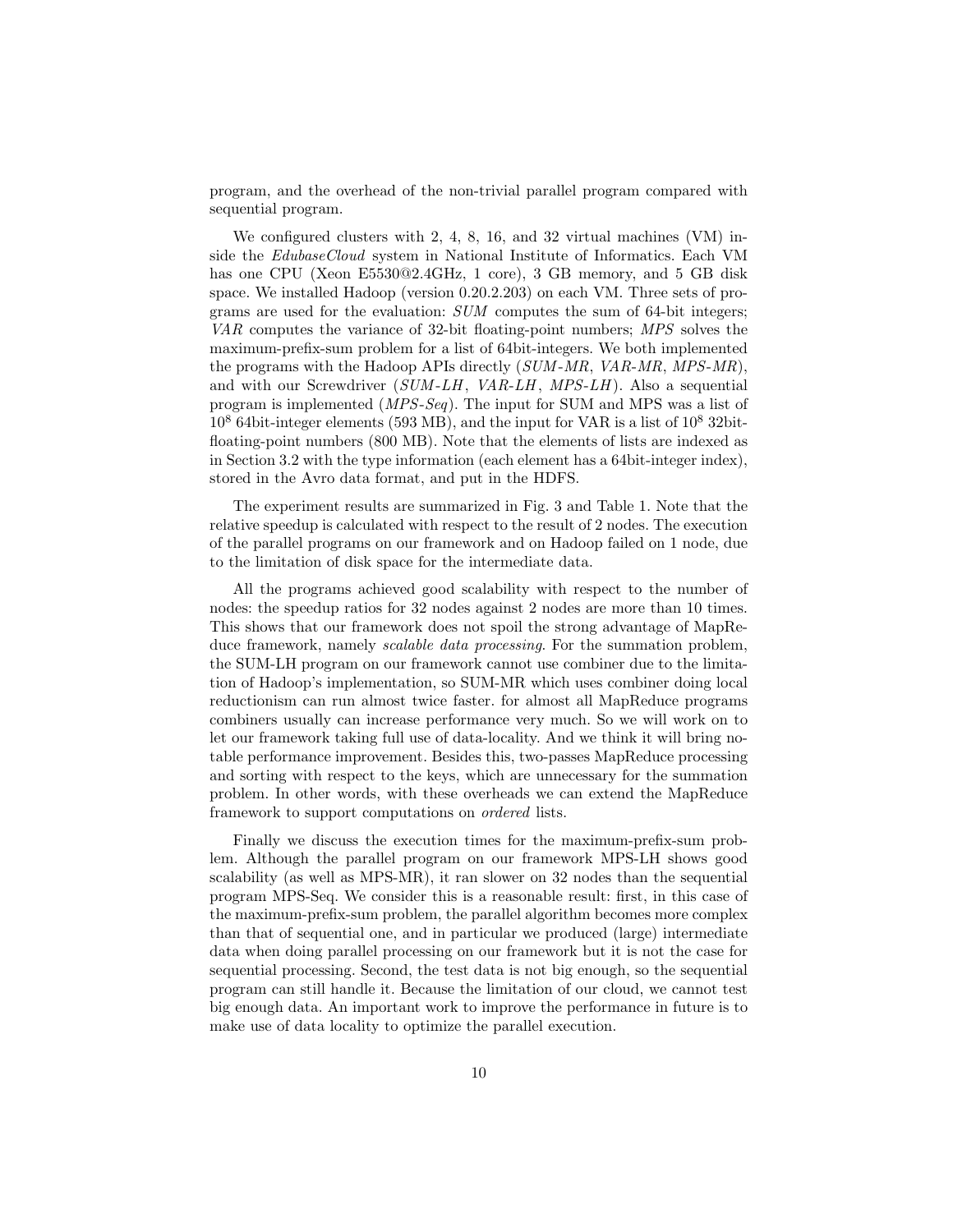

Fig. 3. Time Consuming

Table 1. Execution Time (second) and Relative Speedup w.r.t. 2 Nodes

|  | Program   1 node 2 nodes 4 nodes 8 nodes                               |                       | 16 nodes 32 nodes      |
|--|------------------------------------------------------------------------|-----------------------|------------------------|
|  | SUM-MR   NA (NA) $304$ (1.00) 156 (1.95) 75 (4.05)                     |                       | $50(6.08)$ 26 (11.69)  |
|  | SUM-LH   NA (NA) 628 (1.00) 309 (2.03) 166 (3.78)                      | $93(6.75)$ 61 (10.30) |                        |
|  | VAR-LH   NA (NA) 723 (1.00) 321 (2.25) 189 (3.82)                      |                       | $111(6.50)$ 69 (10.45) |
|  | MPS-LH   NA (NA) 635 (1.00) 311 (2.04) 169 (3.76) 93 (6.78) 62 (10.24) |                       |                        |
|  | MPS-MR   NA (NA) 621 (1.00) 304 (2.04) 163 (3.81)                      |                       | $91(6.82)$ 61 (10.22)  |
|  | $MPS-Seq$ 37 NA (NA) NA (NA) NA (NA)                                   |                       | NA (NA) NA (NA)        |

## 6 Concluding Remarks

The research on list homomorphisms and the third homomorphism theorem indicate a systematic and constructive way to parallelization, by which this work was inspired. List homomorphisms and the theory related to them are very suitable for providing a method of developing MapReduce programs systematically.

In this paper, we presented a new approach to systematic parallel programming over MapReduce based on program calculation, and gave a concrete implementation to verify the approach. We believe that the calculation theorems for list homomorphisms can provide a higher abstraction over MapReduce, and such abstraction brings good algebraic properties of list homomorphisms to parallel programming with MapReduce.

We introduced a novel parallel programming approach based on list homomorphism to wrapping MapReduce. And we believe such approach is not limited to wrapping MapReduce, but also can be adopted to other parallel programming environments to provide higher-level programming interfaces.

As a future work, we plan to extend this framework for resolving parallel programming problems on trees and graphs. It will enlarge the computation capability of Screwdriver.